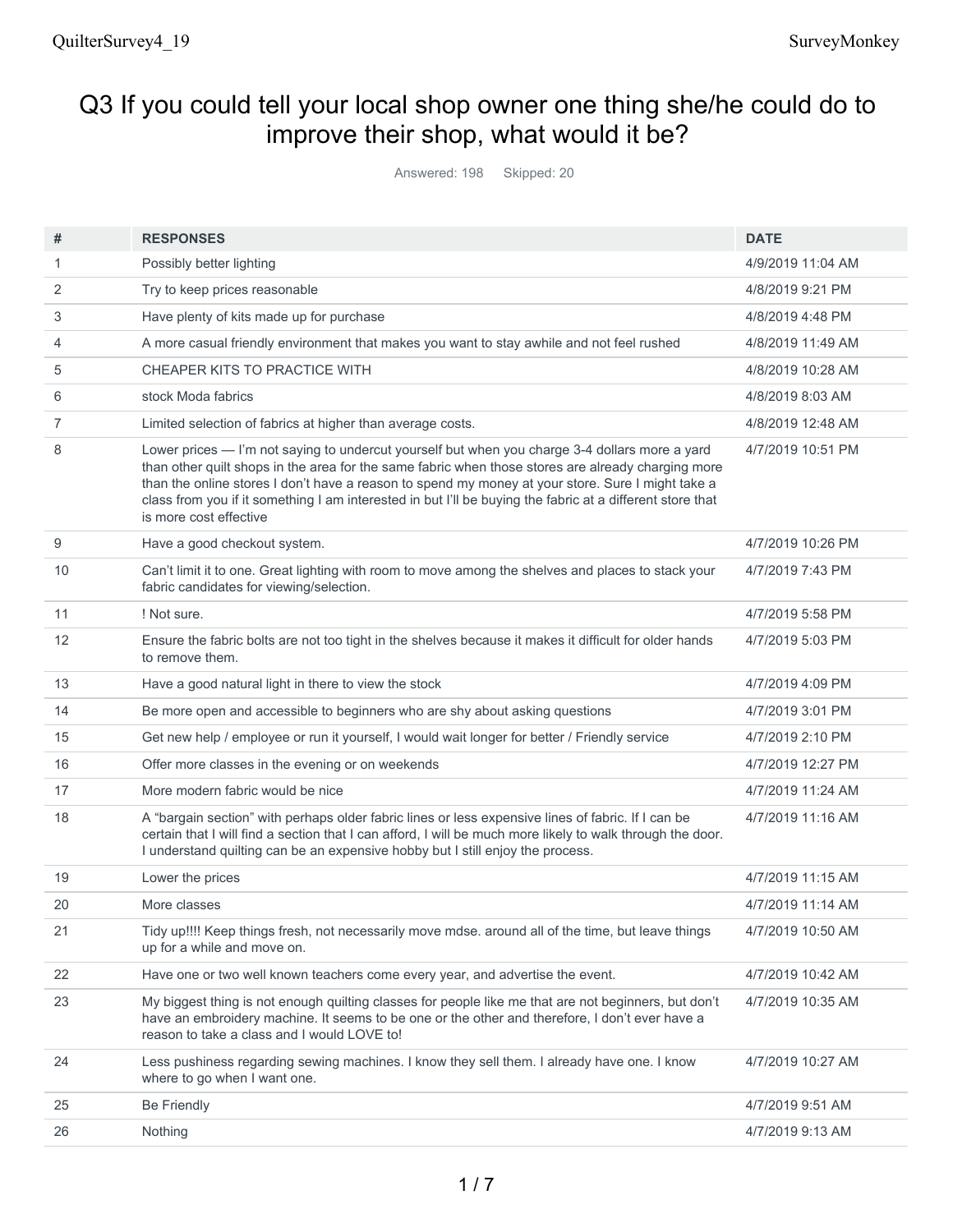| 27 | More notions please.                                                                                                                                                                                                                                                                                        | 4/7/2019 8:19 AM  |
|----|-------------------------------------------------------------------------------------------------------------------------------------------------------------------------------------------------------------------------------------------------------------------------------------------------------------|-------------------|
| 28 | She doesn't have the fabric variety to go and build a quilt                                                                                                                                                                                                                                                 | 4/7/2019 7:36 AM  |
| 29 | More variety of samples                                                                                                                                                                                                                                                                                     | 4/7/2019 7:28 AM  |
| 30 | Be friendly                                                                                                                                                                                                                                                                                                 | 4/7/2019 5:32 AM  |
| 31 | Be more welcoming/encouraging to new quilters. Interactions with someone that is walking in your<br>store for the first should be no different than someone that has been a customer since the day you<br>opened.                                                                                           | 4/7/2019 2:23 AM  |
| 32 | Less dark reproduction fabrics                                                                                                                                                                                                                                                                              | 4/7/2019 1:42 AM  |
| 33 | Friendliness- it goes a long way!                                                                                                                                                                                                                                                                           | 4/7/2019 1:36 AM  |
| 34 | Have coffee mornings with demos of new fabrics/tools/threads                                                                                                                                                                                                                                                | 4/7/2019 1:14 AM  |
| 35 | Put all of your fabrics on shelves by color; especially if you don't buy the entire collection.                                                                                                                                                                                                             | 4/7/2019 1:06 AM  |
| 36 | Have more sales.                                                                                                                                                                                                                                                                                            | 4/7/2019 12:33 AM |
| 37 | Vary the hours so people working full time can still visit                                                                                                                                                                                                                                                  | 4/6/2019 11:43 PM |
| 38 | Listen to customers suggestions                                                                                                                                                                                                                                                                             | 4/6/2019 11:42 PM |
| 39 | Update displays more often.                                                                                                                                                                                                                                                                                 | 4/6/2019 11:07 PM |
| 40 | Have some interesting classes                                                                                                                                                                                                                                                                               | 4/6/2019 11:00 PM |
| 41 | Temperature inside the shop. It's got to be comfortable.                                                                                                                                                                                                                                                    | 4/6/2019 10:51 PM |
| 42 | Not enough precuts!                                                                                                                                                                                                                                                                                         | 4/6/2019 10:37 PM |
| 43 | More space                                                                                                                                                                                                                                                                                                  | 4/6/2019 10:33 PM |
| 44 | Expand weekday hours beyond 5 pm so I can swing by after work for that one thing I need to finish<br>my project and not have to wait until the weekend.                                                                                                                                                     | 4/6/2019 10:24 PM |
| 45 | Better displays of new tools/supplies/patterns would help draw interest of customers. Current<br>displays are crowded and uninspired.                                                                                                                                                                       | 4/6/2019 10:18 PM |
| 46 | Deeper collections instead of dabbling in a lot of different ones. Hard to put a project together                                                                                                                                                                                                           | 4/6/2019 10:14 PM |
| 47 | my local quilt shop does a great job. Not sure what I could say.                                                                                                                                                                                                                                            | 4/6/2019 9:58 PM  |
| 48 | Post more info on website and public FB page. I see things on the calendar and have no idea what<br>they are about as they were not on the shop six month schedule given out at Christmas and during<br>the summer. Post pictures prior to strip club, Moda U club, batik club, etc prior to meeting times. | 4/6/2019 9:54 PM  |
| 49 | Organization of fabric                                                                                                                                                                                                                                                                                      | 4/6/2019 9:47 PM  |
| 50 | Offer frequent and varied demos.                                                                                                                                                                                                                                                                            | 4/6/2019 9:39 PM  |
| 51 | Make sure your staff is friendly, but not overbearing                                                                                                                                                                                                                                                       | 4/6/2019 9:35 PM  |
| 52 | Better fabric selection.                                                                                                                                                                                                                                                                                    | 4/6/2019 9:31 PM  |
| 53 | More modern fabric (ex. Tula,                                                                                                                                                                                                                                                                               | 4/6/2019 9:29 PM  |
| 54 | More notions                                                                                                                                                                                                                                                                                                | 4/6/2019 9:23 PM  |
| 55 | They need a bigger store                                                                                                                                                                                                                                                                                    | 4/6/2019 9:14 PM  |
| 56 | Have more space to lay out projects and select fabrics. It helps to see it all together on a table or<br>counter                                                                                                                                                                                            | 4/6/2019 9:03 PM  |
| 57 | I think classes & events are so important! I like seeing them offered on a regular basis & on<br>weekends & evenings when I can participate.                                                                                                                                                                | 4/6/2019 9:01 PM  |
| 58 | All employees that interact with customers should be experienced quilters.                                                                                                                                                                                                                                  | 4/6/2019 8:56 PM  |
| 59 | Inviting displays, something new each time I visit, classes with new or interesting techniques                                                                                                                                                                                                              | 4/6/2019 8:54 PM  |
| 60 | ?                                                                                                                                                                                                                                                                                                           | 4/6/2019 8:42 PM  |
| 61 | Be mindful of the different needs of different quilters and not just your own tastes in fabric choices<br>for your shop                                                                                                                                                                                     | 4/6/2019 8:30 PM  |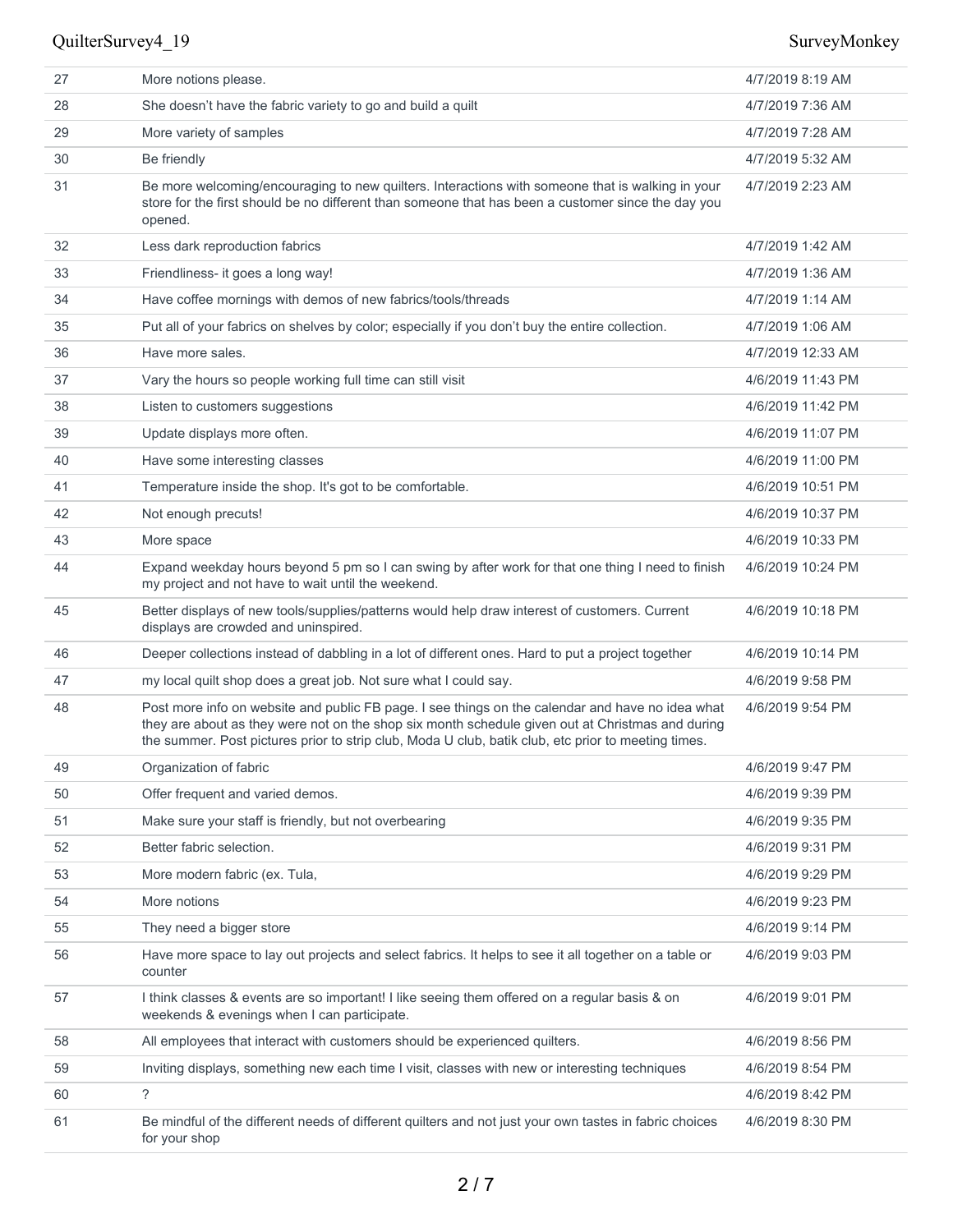| 62 | Have a larger selection of fabrics.                                                                                                                                                                                                                                                                                                                                                                                                                                                               | 4/6/2019 8:22 PM |
|----|---------------------------------------------------------------------------------------------------------------------------------------------------------------------------------------------------------------------------------------------------------------------------------------------------------------------------------------------------------------------------------------------------------------------------------------------------------------------------------------------------|------------------|
| 63 | A little more space.                                                                                                                                                                                                                                                                                                                                                                                                                                                                              | 4/6/2019 8:18 PM |
| 64 | My local shop doesn't have this problem but I find it hard to shop in messy, disorganized shops                                                                                                                                                                                                                                                                                                                                                                                                   | 4/6/2019 8:16 PM |
| 65 | Keep up the good work.                                                                                                                                                                                                                                                                                                                                                                                                                                                                            | 4/6/2019 8:15 PM |
| 66 | Keep class prices as low as possible                                                                                                                                                                                                                                                                                                                                                                                                                                                              | 4/6/2019 8:04 PM |
| 67 | at one shop they could have more friendly sale people. If they know you they will talk to you<br>otherwise not even a hell.                                                                                                                                                                                                                                                                                                                                                                       | 4/6/2019 7:48 PM |
| 68 | Make folks who do not come frequently feel welcome and important                                                                                                                                                                                                                                                                                                                                                                                                                                  | 4/6/2019 7:43 PM |
| 69 | Parking is often a problem at my LQS                                                                                                                                                                                                                                                                                                                                                                                                                                                              | 4/6/2019 7:37 PM |
| 70 | Offer machine embroidery classes                                                                                                                                                                                                                                                                                                                                                                                                                                                                  | 4/6/2019 7:25 PM |
| 71 | I would love to see a display that showcases a quilt, the pattern, fabrics and tools all in one spot.                                                                                                                                                                                                                                                                                                                                                                                             | 4/6/2019 7:18 PM |
| 72 | Keep good quality fabrics and batting at reasonable prices, and friendly knowledgable staff, and i<br>will come                                                                                                                                                                                                                                                                                                                                                                                   | 4/6/2019 7:17 PM |
| 73 | My favorite quilt shop is in an old mill area of Lincoln RI. I wish they could get the private road<br>leading to the shop repacked. It's like driving in a war zone.                                                                                                                                                                                                                                                                                                                             | 4/6/2019 7:08 PM |
| 74 | Lots of finished samples with new fabrics                                                                                                                                                                                                                                                                                                                                                                                                                                                         | 4/6/2019 6:51 PM |
| 75 | Na                                                                                                                                                                                                                                                                                                                                                                                                                                                                                                | 4/6/2019 6:48 PM |
| 76 | Keep up the good work, and keep prices as low as you can.                                                                                                                                                                                                                                                                                                                                                                                                                                         | 4/6/2019 6:42 PM |
| 77 | Have more samples available to see for ideas!                                                                                                                                                                                                                                                                                                                                                                                                                                                     | 4/6/2019 6:42 PM |
| 78 |                                                                                                                                                                                                                                                                                                                                                                                                                                                                                                   | 4/6/2019 6:40 PM |
| 79 | maybe use their website or emails to show off their new arrivals of fabric, notions etc.                                                                                                                                                                                                                                                                                                                                                                                                          | 4/6/2019 6:38 PM |
| 80 | Vary your fabric and have projects for the groups of fabrics you have                                                                                                                                                                                                                                                                                                                                                                                                                             | 4/6/2019 6:32 PM |
| 81 | If there was a local quilt shop I would say I am happy the shop is here!                                                                                                                                                                                                                                                                                                                                                                                                                          | 4/6/2019 6:28 PM |
| 82 | Make it fun. Greet everyone with a smile!                                                                                                                                                                                                                                                                                                                                                                                                                                                         | 4/6/2019 6:26 PM |
| 83 | Not sure                                                                                                                                                                                                                                                                                                                                                                                                                                                                                          | 4/6/2019 6:25 PM |
| 84 | More variety in classes                                                                                                                                                                                                                                                                                                                                                                                                                                                                           | 4/6/2019 6:24 PM |
| 85 | Offer classes during the day and night because people work.                                                                                                                                                                                                                                                                                                                                                                                                                                       | 4/6/2019 6:20 PM |
| 86 | Invest in more modern fabrics                                                                                                                                                                                                                                                                                                                                                                                                                                                                     | 4/6/2019 6:19 PM |
| 87 | Offer more classes.                                                                                                                                                                                                                                                                                                                                                                                                                                                                               | 4/6/2019 6:13 PM |
| 88 | Fantastic lighting.                                                                                                                                                                                                                                                                                                                                                                                                                                                                               | 4/6/2019 6:12 PM |
| 89 | Let me shop, I will ask for help if I need it, then please cut my fabric straight and with care.                                                                                                                                                                                                                                                                                                                                                                                                  | 4/6/2019 6:07 PM |
| 90 | Buy in quantity by what your customers "seem" to buy. Buy a good range in a collection and then<br>commit to that collection. I am so tired of "we're out of those two bolts in that collection" -- they will<br>be in soon or no more is available. Commit to displaying and modeling what you buy and then buy<br>accordingly. I know it's a risk, but that is what a person is called a "buyer" for--she/he knows their<br>customer and then gives those buys the very best chance to be sold. | 4/6/2019 6:03 PM |
| 91 | Offer more variety of classes. Everything seems geared towards Kimerbells                                                                                                                                                                                                                                                                                                                                                                                                                         | 4/6/2019 5:54 PM |
| 92 | Reasonably priced classes will b Ring me in, service and stock will keep me coming.                                                                                                                                                                                                                                                                                                                                                                                                               | 4/6/2019 5:54 PM |
| 93 | More kits                                                                                                                                                                                                                                                                                                                                                                                                                                                                                         | 4/6/2019 5:47 PM |
| 94 | Everyone that steps in the door and is a potential customer be nice, warm, and welcoming.                                                                                                                                                                                                                                                                                                                                                                                                         | 4/6/2019 5:47 PM |
| 95 | Know more about thread and how to use different types                                                                                                                                                                                                                                                                                                                                                                                                                                             | 4/6/2019 5:44 PM |
| 96 | staff that is friendly and current fabric lines                                                                                                                                                                                                                                                                                                                                                                                                                                                   | 4/6/2019 5:43 PM |
| 97 | Do not rearrange the fabric so frequently.                                                                                                                                                                                                                                                                                                                                                                                                                                                        | 4/6/2019 5:40 PM |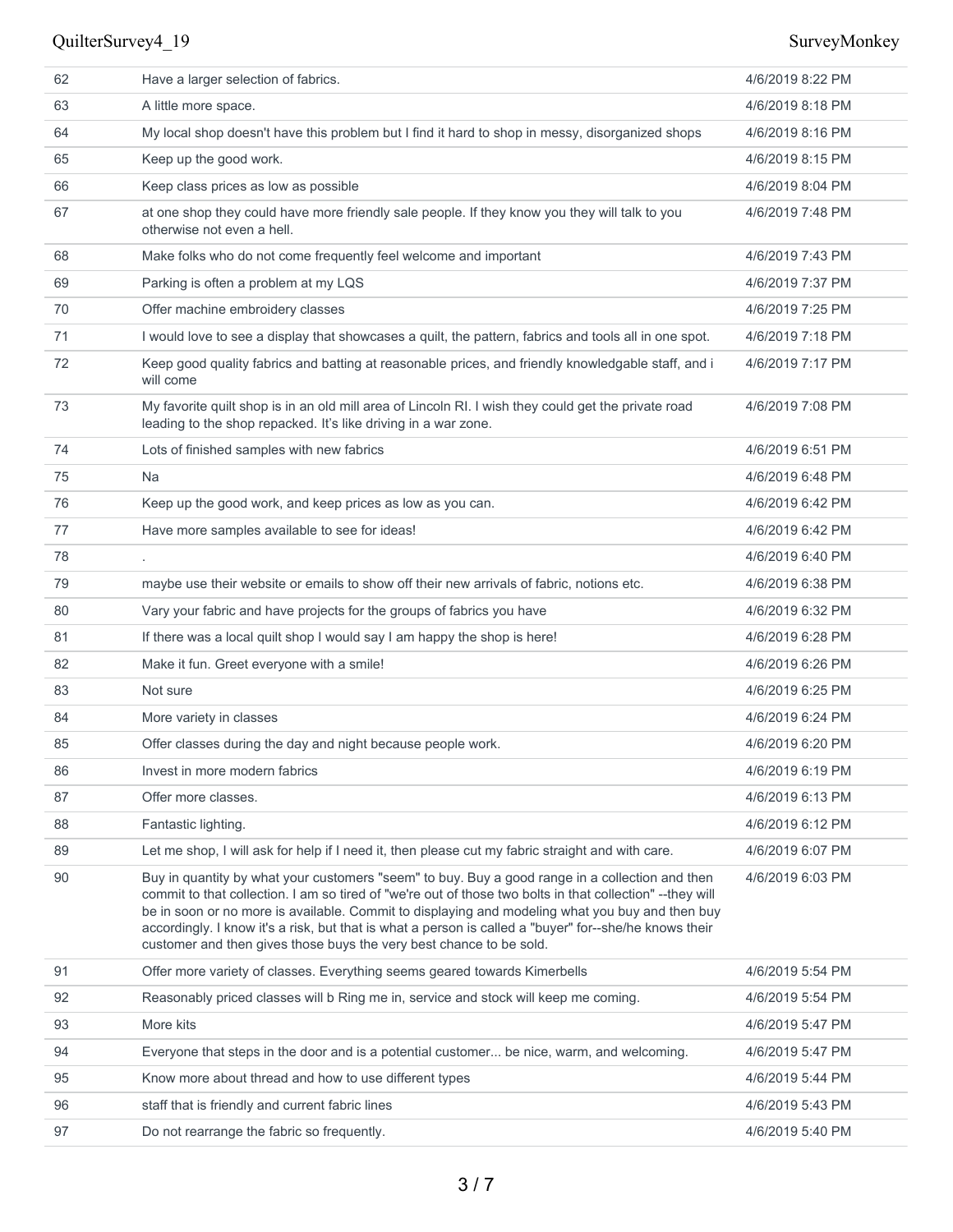### 98 Offer more basic classes that are not geared towards selling some serger, embroidery, etc. machine. I feel that a lot of the classes at our local shop are a big sales pitch. I really want to just learn about different patterns or techniques where I don't have to purchase a new machine. 4/6/2019 5:39 PM 99 Rental time on a long arm machine 4/6/2019 5:35 PM 100 Think about the quilters who are not retired, those who are gay, those with disabilities...I feel left out because I'm not an old white Baptist female widow 4/6/2019 5:30 PM 101 Post to social media or send a newsletter to keep people informed of what is happening at the shop 4/6/2019 5:29 PM 102 Thank her for her time and patience 10 The 100 CH is a state 4/6/2019 5:21 PM 103 To make the customer feel more welcome and not make the customer feel out of place when she asks a question. 4/6/2019 5:21 PM 104 get a bigger space! 4/6/2019 5:08 PM 105 I don't need to be followed around, but getting up from your computer or leaving your chat with a friend doesn't take a lot of effort and leaves a big impression. 4/6/2019 5:07 PM 106 Keep doing what you are doing...it's great! 4/6/2019 5:03 PM 107 Treat every customer as if they are your favorite customer, the one which your business would not ecost without them. 4/6/2019 5:02 PM 108 Employees need to be more friendly. I have walked into a local quilt shop, been in there for over an hour and was not spoken too or asked if I needed help once 4/6/2019 5:01 PM 109 Increase fabric selection. 4/6/2019 5:01 PM 110 Sadly, the shops near me have closed so visiting a quilt shop is a destination. 416/2019 4:57 PM 111 Hours after 5 **4/6/2019** 4:53 PM 112 I love lots of samples using fabric and patterns that are available in the store. Some shops have lots and some just a few. 4/6/2019 4:46 PM 113 give free classes if they buy fabric from them. Of course if they outsource teachers, then a discount on the fabric would be nice 4/6/2019 4:46 PM 114 Smile more 4/6/2019 4:46 PM 115 They have purchased long arms and taken by business from us who quilted their samples for free for years. Dont get greedy you have the class and fabric businesss 4/6/2019 4:41 PM 116 Expand more 4/6/2019 4:33 PM 117 I have always enjoyed going into a LQS and being made to feel like I'm welcomed, they're glad I came, treated like I'm their best friend. 4/6/2019 4:31 PM 118 Have lots of display samples w/ kits available 4/6/2019 4:28 PM 119 Better fabric selectuon 4/6/2019 4:25 PM 120 A rewards program would be valueable 4/6/2019 4:24 PM 121 Keep up the good work. **Alternative Structure 121** Alternative Material Alternative Material Alternative Material Alternative Material Alternative Material Alternative Material Alternative Material Alternative Material 122 Lighting is important 4/6/2019 4:13 PM 123 Keep it easy to move around through the store. 4/6/2019 4:13 PM 124 More notions my shops in town between the two of them never have things I see online 4/6/2019 4:09 PM 125 Train staff to be more helpful. The matrix of the matrix of the matrix of the 4/6/2019 4:04 PM 126 Organization 4/6/2019 4:04 PM 127 I realize there are a lot of quilty goodness out there but employees should be a little knowledgeable about newest 4/6/2019 4:03 PM 128 Have more participatory events. like quilt-alongs or blocks of the month 4/6/2019 4:02 PM 129 More selection **Alternative Contract Contract Contract Contract Contract Contract Contract Contract Contract Contract Contract Contract Contract Contract Contract Contract Contract Contract Contract Contract Contract C**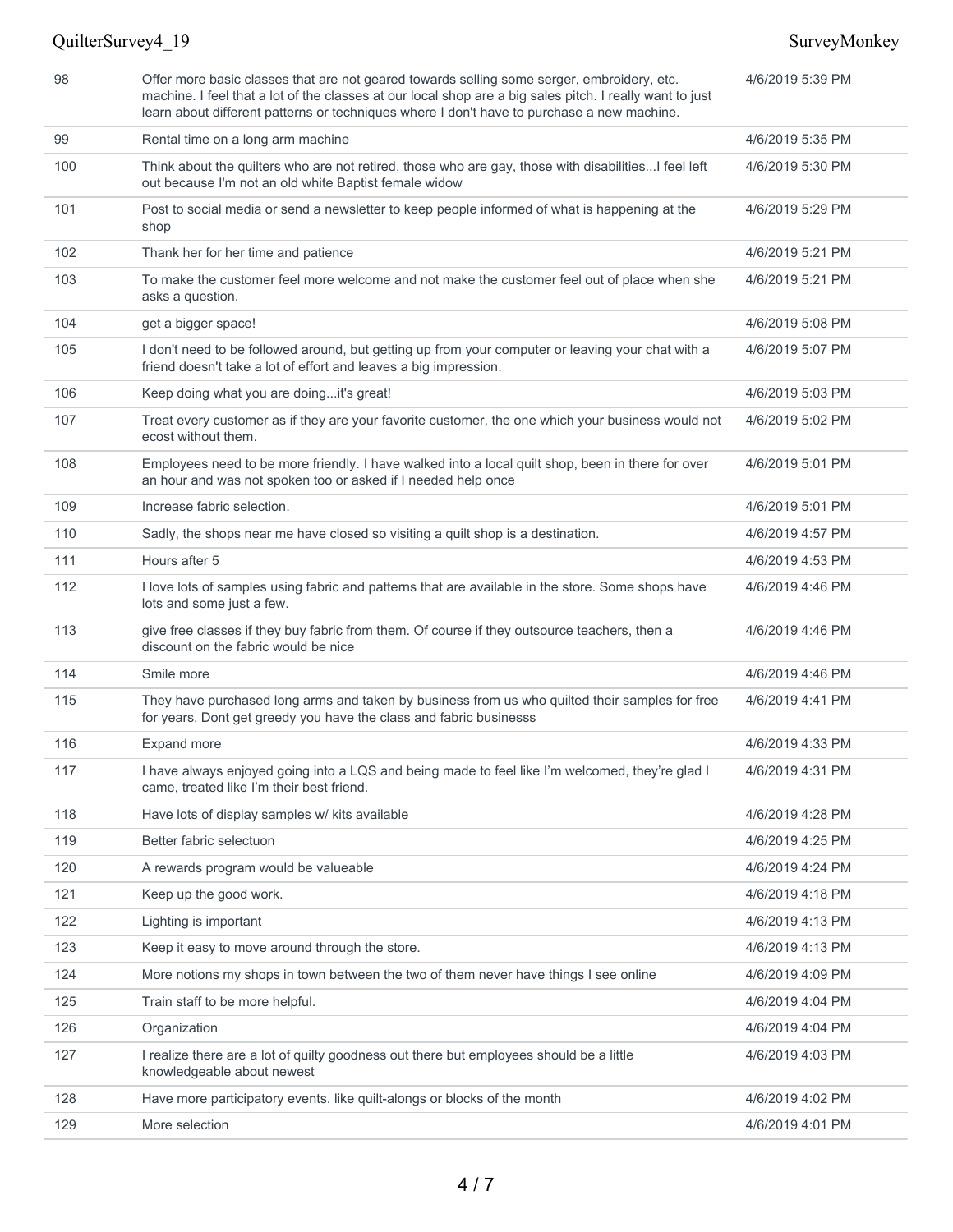| 130 | If you don't already have lots of natural light, change your light bulbs to "daylight" bulbs.                                                                                                                                                                                                                                                                                                            | 4/6/2019 4:01 PM  |
|-----|----------------------------------------------------------------------------------------------------------------------------------------------------------------------------------------------------------------------------------------------------------------------------------------------------------------------------------------------------------------------------------------------------------|-------------------|
| 131 | Change up the selection of fabric                                                                                                                                                                                                                                                                                                                                                                        | 4/6/2019 3:54 PM  |
| 132 | Don't display fabric on the floor.                                                                                                                                                                                                                                                                                                                                                                       | 4/6/2019 3:54 PM  |
| 133 | Offer a wide variety of classes, not just classes that are related to the machine brand you sell.                                                                                                                                                                                                                                                                                                        | 4/6/2019 3:53 PM  |
| 134 | Not require us to purchase a pattern if we already have it.                                                                                                                                                                                                                                                                                                                                              | 4/6/2019 3:52 PM  |
| 135 | Be friendly. Greet everyone.                                                                                                                                                                                                                                                                                                                                                                             | 4/6/2019 3:51 PM  |
| 136 | Uncluttered the store.                                                                                                                                                                                                                                                                                                                                                                                   | 4/6/2019 3:50 PM  |
| 137 | Always have basics on stock, so that I know that if I need a good background, sashing, or binding,<br>I can go to you and you'll be there to help me in an emergency. It's great to get inspiration, but if I<br>spend the \$\$ money to buy more expensive fabric from you rather than shop online, I hope in turn<br>you'll give me the benefit only a local shop can and bail me out in an emergency. | 4/6/2019 3:45 PM  |
| 138 | Loyalty program to recognize/reward repeat customers                                                                                                                                                                                                                                                                                                                                                     | 4/6/2019 3:43 PM  |
| 139 | Have more sales. I realize it cuts into their profits; however, it is a good draw into the store & they<br>can probably buy overstocks like the on-line stores do (and many on-line stores also have a<br>physical store).                                                                                                                                                                               | 4/6/2019 3:39 PM  |
| 140 | Advertise directly via email instead of sending me to FB or Instagram to see what the specials are.<br>It is frustrating and I while I have FB, I don't use it often.                                                                                                                                                                                                                                    | 4/6/2019 3:39 PM  |
| 141 | Keep it fresh and current as best your buying budget allows. Move things around, make it a fun<br>adventure to come in and find new ways to see whats new/and or old. So many shops put the new<br>merchandise right up front and the customer doesn't take the time to look at other things in the<br>back.                                                                                             | 4/6/2019 3:38 PM  |
| 142 | I like lots of choices and enjoy going to quilt shops that offer a variety and a good amount of fabrics<br>to choose from. But there is such a thing as too big and too much. I've gone into shops that offer<br>"over 10,000 bolts" and have been overwhelmed and walked out without anything.                                                                                                          | 4/6/2019 3:34 PM  |
| 143 | Have displays to inspire to try a pattern                                                                                                                                                                                                                                                                                                                                                                | 4/6/2019 3:32 PM  |
| 144 | Offer classes, other than piecing, that teach newer techniques. After 30 years I can sew an HST.                                                                                                                                                                                                                                                                                                         | 4/6/2019 3:30 PM  |
| 145 | She needs a bigger store. Lots of fabulous fabric- need more space                                                                                                                                                                                                                                                                                                                                       | 4/6/2019 3:29 PM  |
| 146 | Have more precut fabrics                                                                                                                                                                                                                                                                                                                                                                                 | 4/6/2019 3:20 PM  |
| 147 | More variety of fabric. I live in an area with over 2 dozen shops within 100 miles of me, so I have<br>choices, but for those who have just one shop available, it's important they find a variety of fabric<br>styles - repro, batik, modern, solid, etc. - in that shop, or they will go online.                                                                                                       | 4/6/2019 3:19 PM  |
| 148 | Make/hang sample blocks from various fabric selections                                                                                                                                                                                                                                                                                                                                                   | 4/6/2019 3:15 PM  |
| 149 | Welcome everyone into the shop, not just the people who have shopped there for many years.                                                                                                                                                                                                                                                                                                               | 4/6/2019 3:12 PM  |
| 150 | Keep prices within reach of all customer types                                                                                                                                                                                                                                                                                                                                                           | 4/6/2019 10:57 AM |
| 151 | New and different class ideas or projects                                                                                                                                                                                                                                                                                                                                                                | 4/6/2019 8:52 AM  |
| 152 | keep it neat, clean and orderly                                                                                                                                                                                                                                                                                                                                                                          | 4/6/2019 6:48 AM  |
| 153 | Brighter lights to show fabric better                                                                                                                                                                                                                                                                                                                                                                    | 4/6/2019 3:39 AM  |
| 154 | Classes at different times of day and quick 1 day classes                                                                                                                                                                                                                                                                                                                                                | 4/5/2019 10:56 PM |
| 155 | Don't be afraid to make alternate suggestions (from what I have made.)                                                                                                                                                                                                                                                                                                                                   | 4/5/2019 7:34 PM  |
| 156 | Inspire your shoppers with creative displays, maybe even quilt line of the month. Not every class<br>has to be a bed quilt. Technique classes are good for sales of books, patterns, notions and fabric.<br>Display a sample with what is needed to make the project.                                                                                                                                    | 4/5/2019 7:06 PM  |
| 157 | Demo's frequently and well advertised.                                                                                                                                                                                                                                                                                                                                                                   | 4/5/2019 5:01 PM  |
| 158 | Pretty much provides everything. At times would be interested in a class or two, just for the<br>company of a gal friend or two.                                                                                                                                                                                                                                                                         | 4/5/2019 1:21 PM  |
| 159 | More knowledgable staff                                                                                                                                                                                                                                                                                                                                                                                  | 4/5/2019 12:48 PM |
| 160 | Have more kits                                                                                                                                                                                                                                                                                                                                                                                           | 4/5/2019 12:33 PM |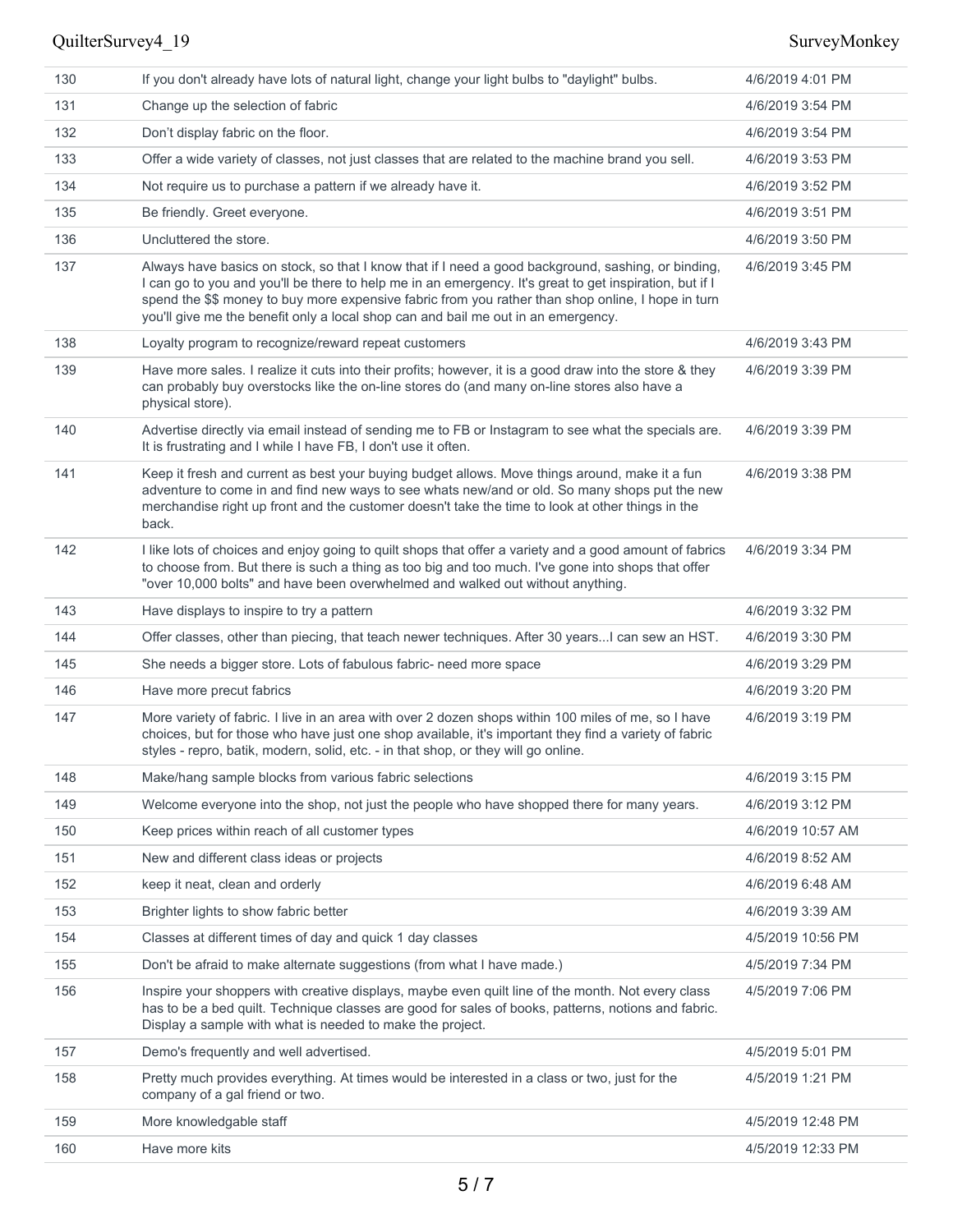| 161 | Have classes for machines and soft ware.                                                                                                                                                       | 4/5/2019 12:15 PM |
|-----|------------------------------------------------------------------------------------------------------------------------------------------------------------------------------------------------|-------------------|
| 162 | Have Staff be more recognizable; have a line designated by cutting table; Cash-register Clerk.                                                                                                 | 4/5/2019 11:04 AM |
| 163 | Don't make just anyone a teacher of a class. Being a one time quilt maker doesn't make them a<br>teacher.                                                                                      | 4/5/2019 9:51 AM  |
| 164 | more classes and not so expensive, I think when they get over 100.00 dollars that's to much                                                                                                    | 4/5/2019 8:26 AM  |
| 165 | More early evening classes for those of us still working!                                                                                                                                      | 4/5/2019 7:57 AM  |
| 166 | Be organized.                                                                                                                                                                                  | 4/5/2019 7:35 AM  |
| 167 | Changing your displays, making new samples with latest fabrics is a big factor in drawing<br>customers to your store. I really like to see the latest fabrics made up-it gives me inspiration. | 4/5/2019 7:23 AM  |
| 168 | More fabric choices!                                                                                                                                                                           | 4/5/2019 7:15 AM  |
| 169 | More classes for beginner, intermediate for small projects                                                                                                                                     | 4/5/2019 7:11 AM  |
| 170 | Improve lighting                                                                                                                                                                               | 4/5/2019 6:50 AM  |
| 171 | Display fabrics by color.                                                                                                                                                                      | 4/5/2019 6:44 AM  |
| 172 | Have more classes                                                                                                                                                                              | 4/5/2019 12:00 AM |
| 173 | Advertise in the local paper or send notices through snail mail                                                                                                                                | 4/4/2019 11:27 PM |
| 174 | Be helpful and offer suggestions but don't take over the project.                                                                                                                              | 4/4/2019 11:10 PM |
| 175 | To offer more weekend or evening classes                                                                                                                                                       | 4/4/2019 11:08 PM |
| 176 | Leave a class with a finished product or have a free followup class with the main parts of the<br>product completed                                                                            | 4/4/2019 10:46 PM |
| 177 | have periodic fabric sales                                                                                                                                                                     | 4/4/2019 10:31 PM |
| 178 | I don't have a very "local" quilt shop anymoreI love to explore new shops all the time and they all<br>have different positive aspectscan't really pick one thing for all to improve           | 4/4/2019 10:08 PM |
| 179 | My favorite shop has fabrics I love, rewards programs, sales periodically if being really picky<br>I guess change models on display more often that's being very picky!                        | 4/4/2019 10:06 PM |
| 180 | More basics and blenders                                                                                                                                                                       | 4/4/2019 9:44 PM  |
| 181 | To hang more samoles of available patterns and class projects- they are a great motivator. They<br>also make a shop look cheerful and pretty.                                                  | 4/4/2019 9:35 PM  |
| 182 | more classes                                                                                                                                                                                   | 4/4/2019 9:34 PM  |
| 183 | If my quilt shop needed improvement, I wouldn't go.                                                                                                                                            | 4/4/2019 9:26 PM  |
| 184 | More evening classes for those of us who work full time $\square$                                                                                                                              | 4/4/2019 9:06 PM  |
| 185 | Please look happy that I have walked into your store. I'm happy to be around fabric and quilting<br>people. Don't steal my joy.                                                                | 4/4/2019 9:03 PM  |
| 186 | Improve room between shelves and not have bolts stacked one on top of the other.                                                                                                               | 4/4/2019 9:00 PM  |
| 187 | It is a fine line between being friendly and hovering to the point that I don't have the opportunity to<br>just look and compare colors and patterns. Please give me a little me time.         | 4/4/2019 8:59 PM  |
| 188 | Stay open one night of the werk                                                                                                                                                                | 4/4/2019 8:55 PM  |
| 189 | Not so far away                                                                                                                                                                                | 4/4/2019 8:27 PM  |
| 190 | Improve selection. Too few new fabrics and older ones sticking around too long                                                                                                                 | 4/4/2019 8:26 PM  |
| 191 | Need inspiration of the fabric they sell. Need classes                                                                                                                                         | 4/4/2019 8:22 PM  |
| 192 | Offer more classes geared to quilters of different levels                                                                                                                                      | 4/4/2019 8:21 PM  |
| 193 | Larger variety of fabric and display by designers                                                                                                                                              | 4/4/2019 8:15 PM  |
| 194 | More varied classes.                                                                                                                                                                           | 4/4/2019 8:11 PM  |
| 195 | Continue with the electronic newsletter so that I know what's being offered.                                                                                                                   | 4/4/2019 8:10 PM  |
| 196 | Have more classes? Our local shop is pretty perfect!!                                                                                                                                          | 4/4/2019 8:04 PM  |